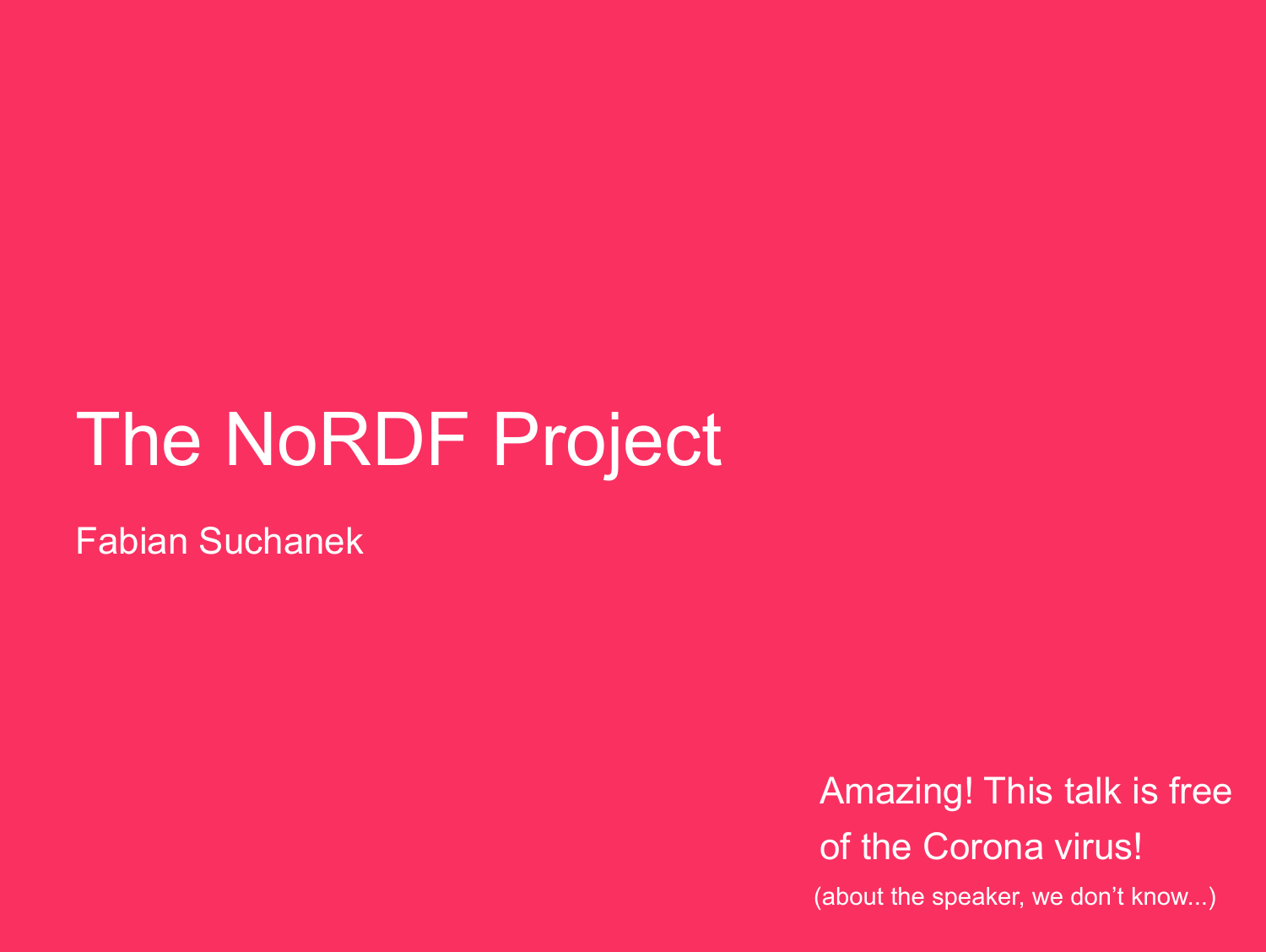<span id="page-1-0"></span>

#### Fabian [Suchanek](#page-2-0)

**P PARIS** 

Professor at Télécom Paris

Works on: Knowledge Bases, Reasoning, natural language processing



Past:

- Max Planck Institute for Informatics/Germany
- Microsoft Research/US
- INRIA Saclay/France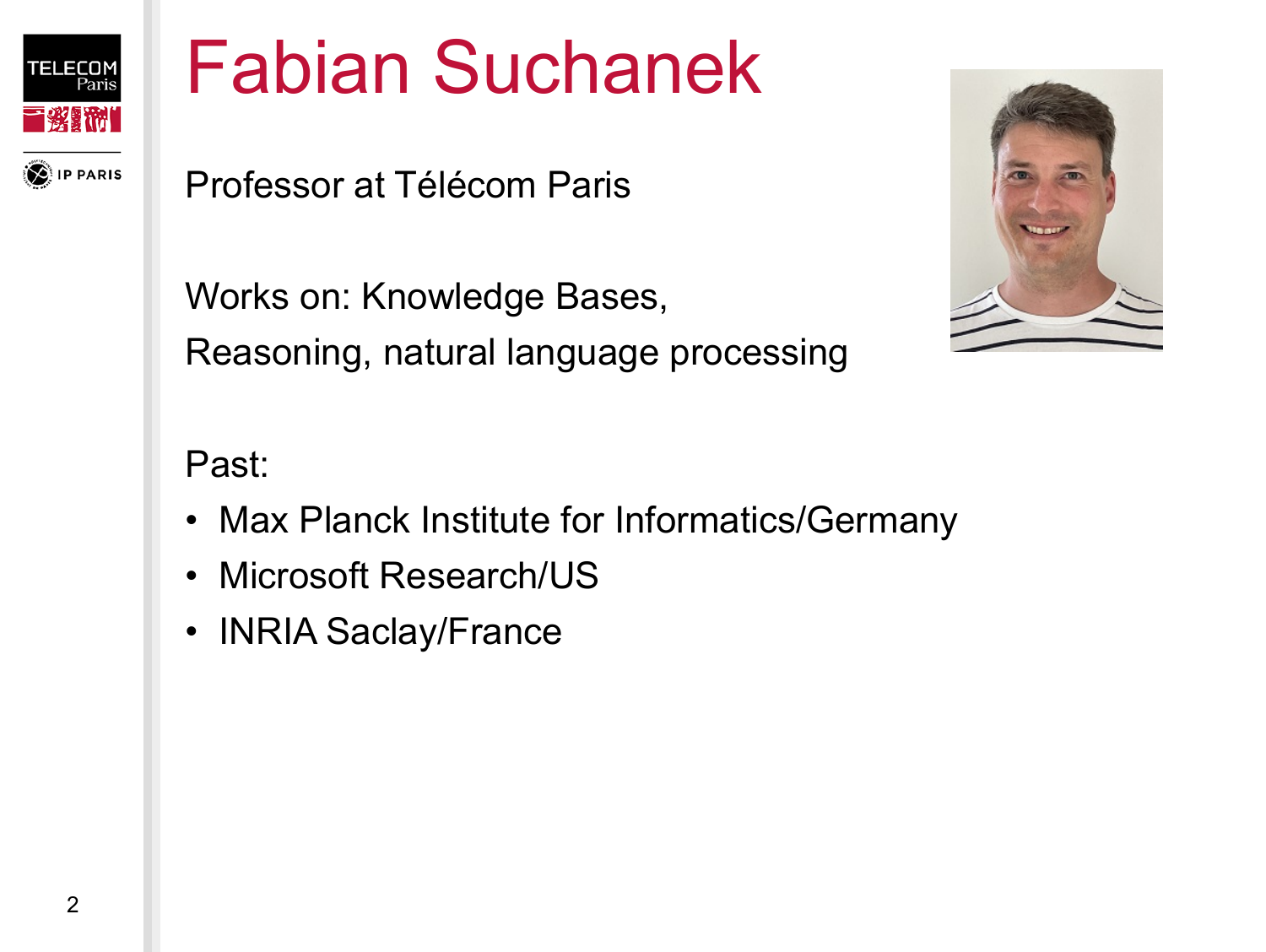<span id="page-2-0"></span>

# Automated Text [Understanding](#page-3-0)

In February 1998, Andrew Wakefield published a paper in the medical journal The Lancet, which reported on twelve children with developmental disorders. The parents were said to have linked the start of behavioral symptoms to vaccination. The resulting controversy became the biggest science story of 2002. As a result, vaccination rates dropped sharply. In 2011, the BMJ detailed how Wakefield had faked some of the data.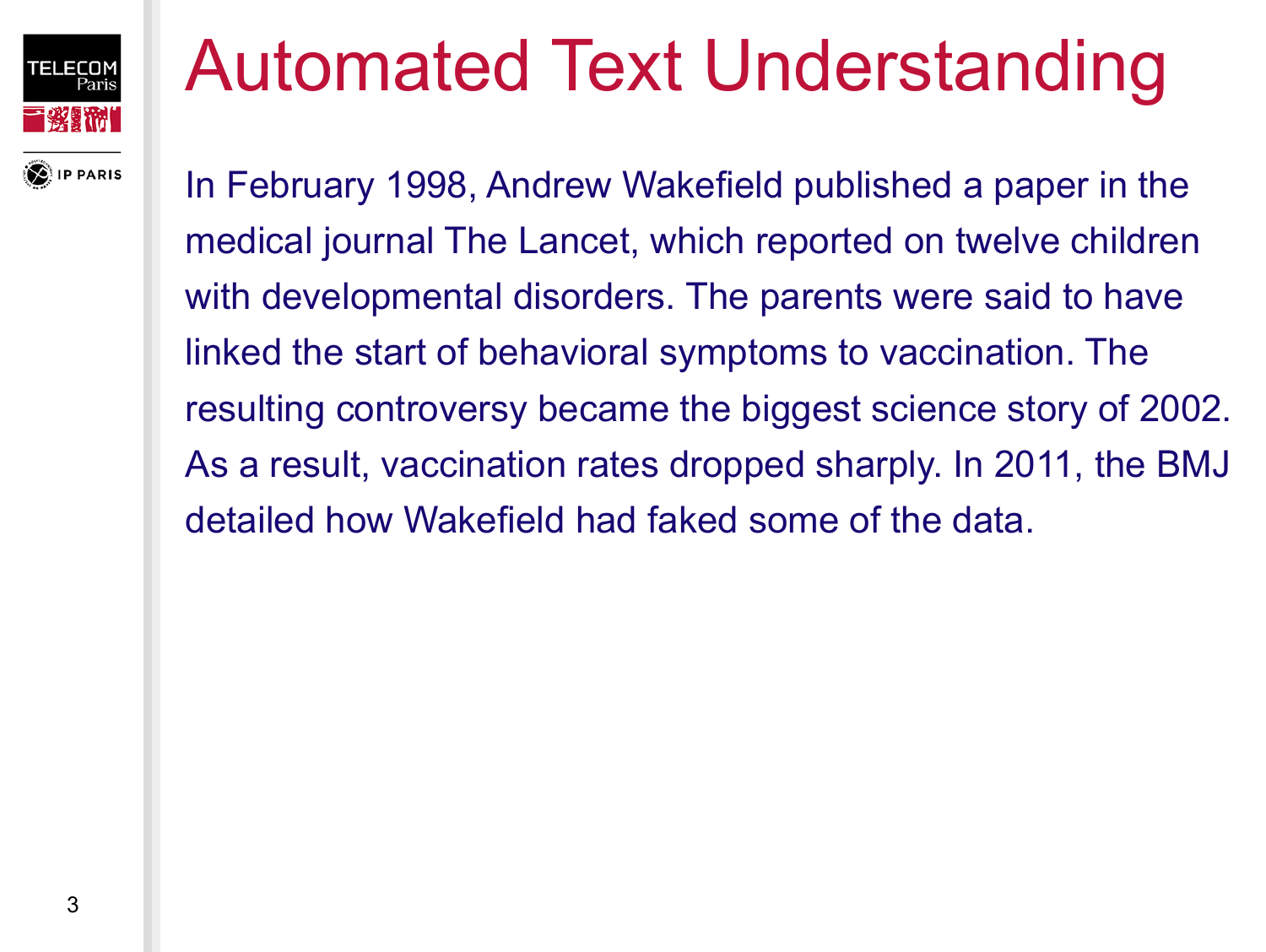<span id="page-3-0"></span>

# Automated Text [Understanding](#page-4-0)

In February 1998, Andrew Wakefield published a paper in the medical journal The Lancet, which reported on twelve children with developmental disorders. The parents were said to have linked the start of behavioral symptoms to vaccination. The resulting controversy became the biggest science story of 2002. As a result, vaccination rates dropped sharply. In 2011, the BMJ detailed how Wakefield had faked some of the data.

Can current methods answer? Did Wakefile publish a paper? Who published a paper? Were vaccination rates higher before the publication? ? ? What caused the controversy? х Does vaccination cause autism? Should people vaccinate their children?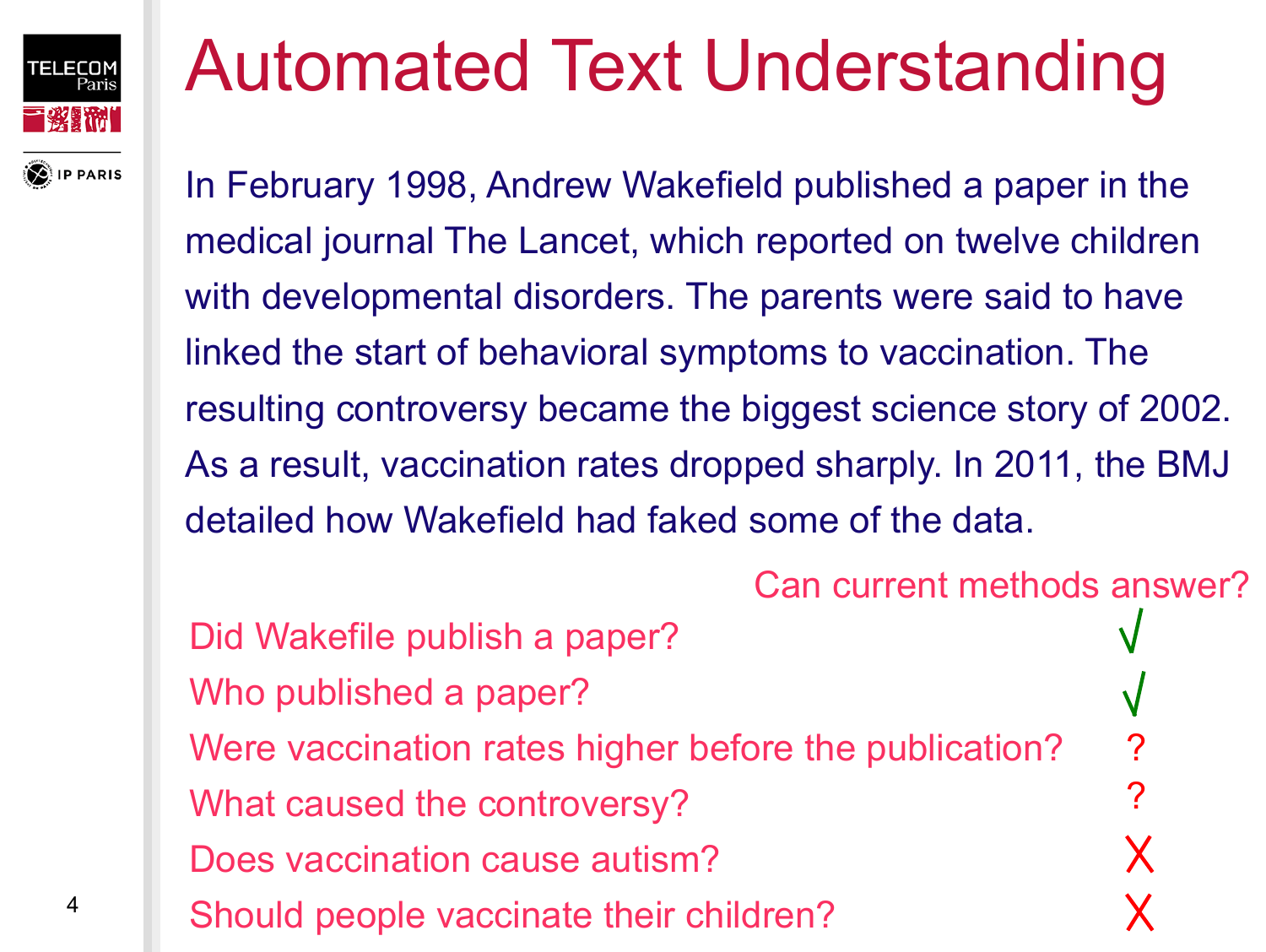<span id="page-4-0"></span>

**P PARIS** 

#### What do we [need?](#page-5-0)

In February 1998, Andrew Wakefield published a paper in the medical journal The Lancet, which reported on twelve children with developmental disorders. The parents were said to have linked the start of behavioral symptoms to vaccination. The resulting controversy became the biggest science story of 2002. As a result, vaccination rates dropped sharply. In 2011, the BMJ detailed how Wakefield had faked some of the data.

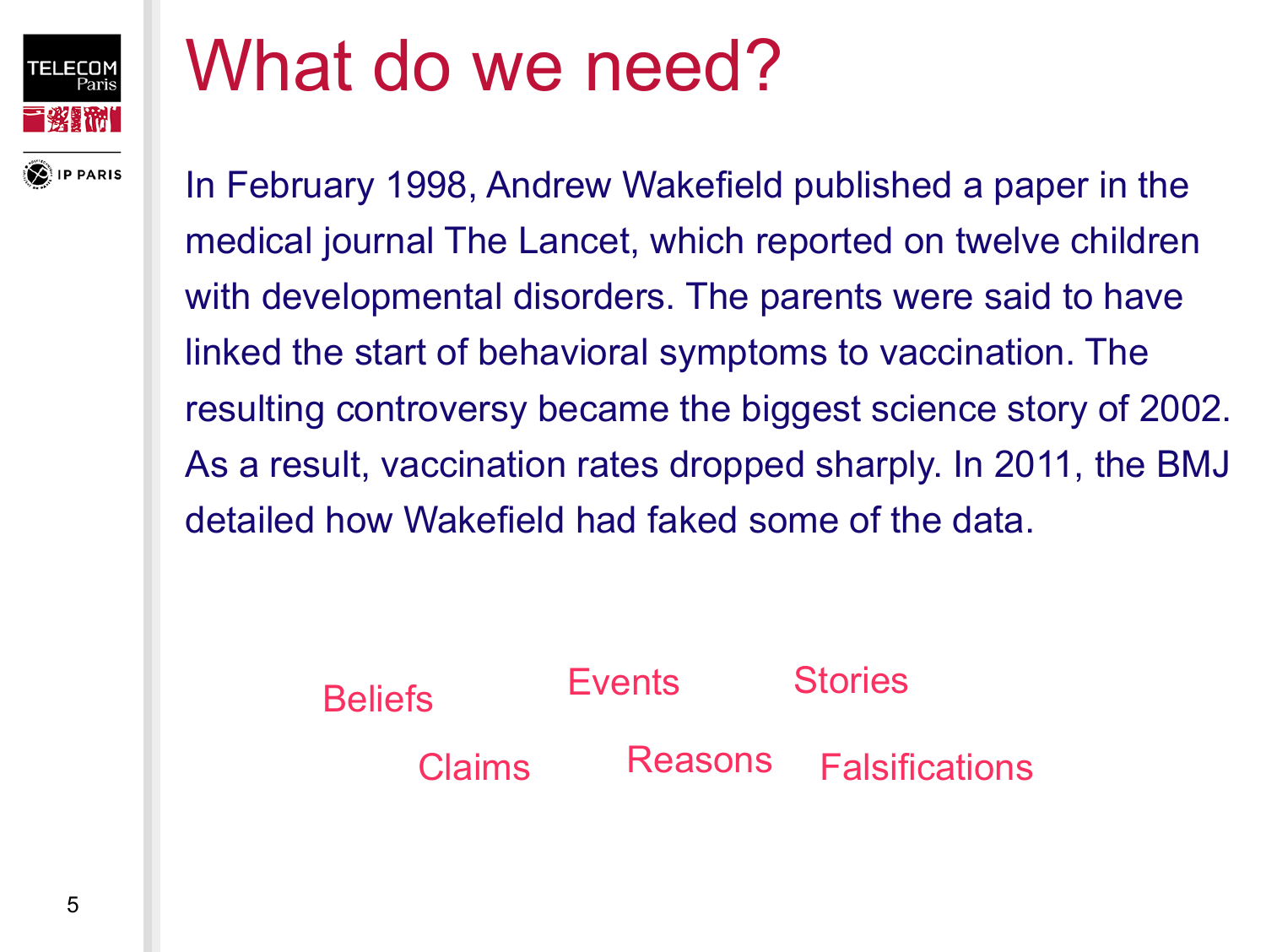<span id="page-5-0"></span>

**IP PARIS** 

# Our Project: [Understanding](#page-6-0) Text

Goal: allow a computer to understand



More precisely:

- 1) extract complex knowledge from text
- 2) represent such knowledge and reason on it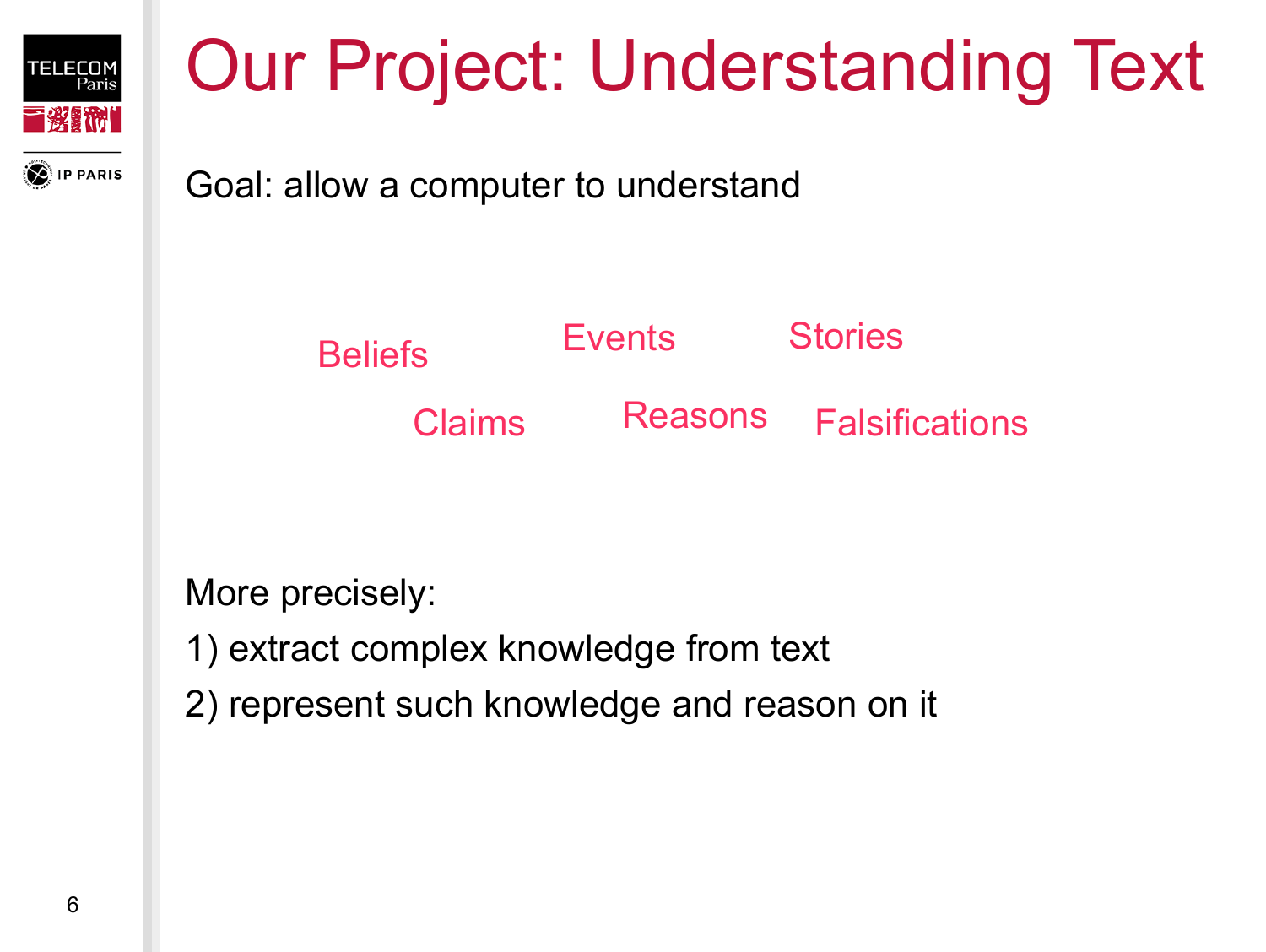<span id="page-6-0"></span>

# Step 1: [Information](#page-7-0) Extraction

#### **PPARIS**



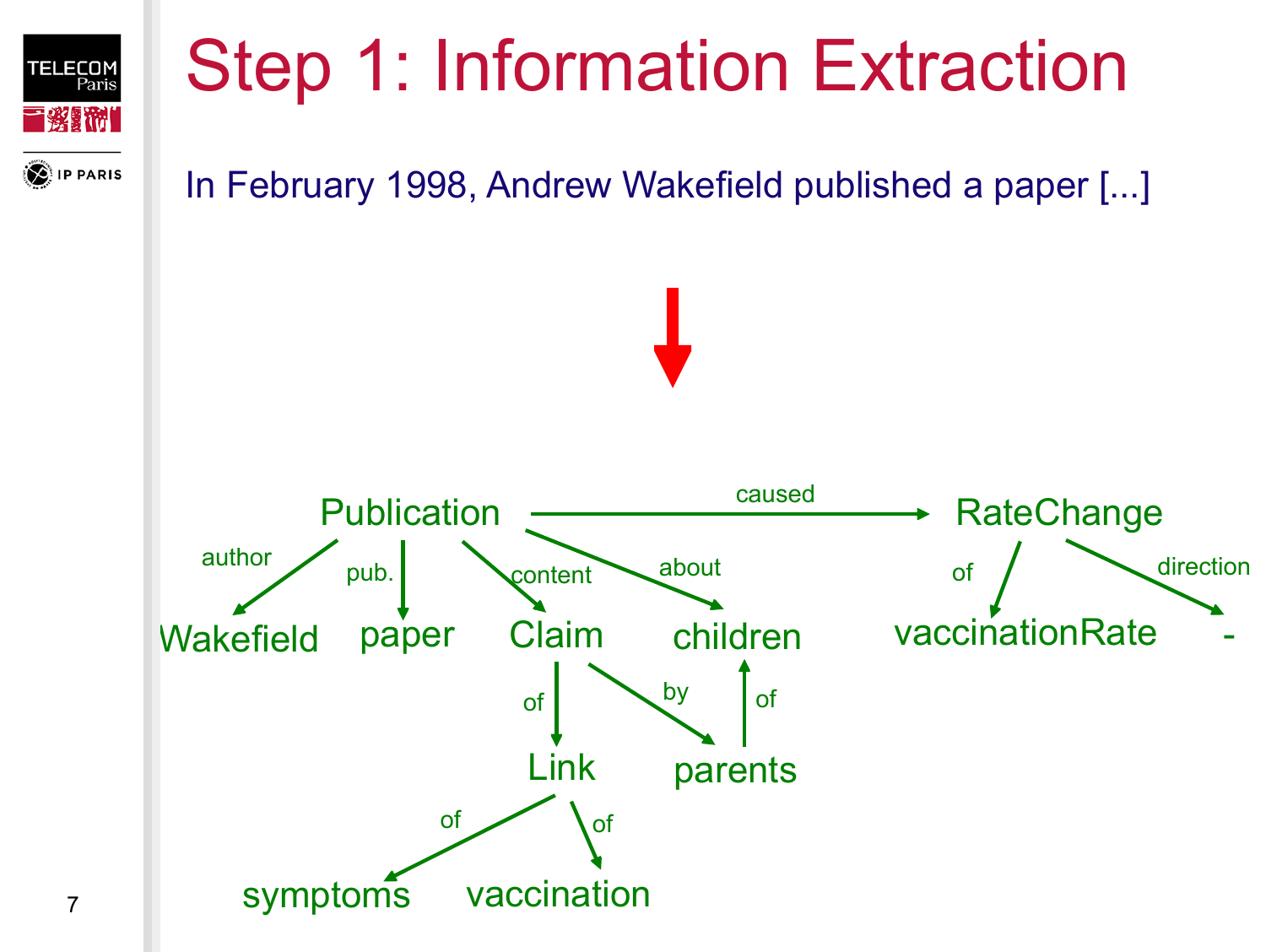<span id="page-7-0"></span>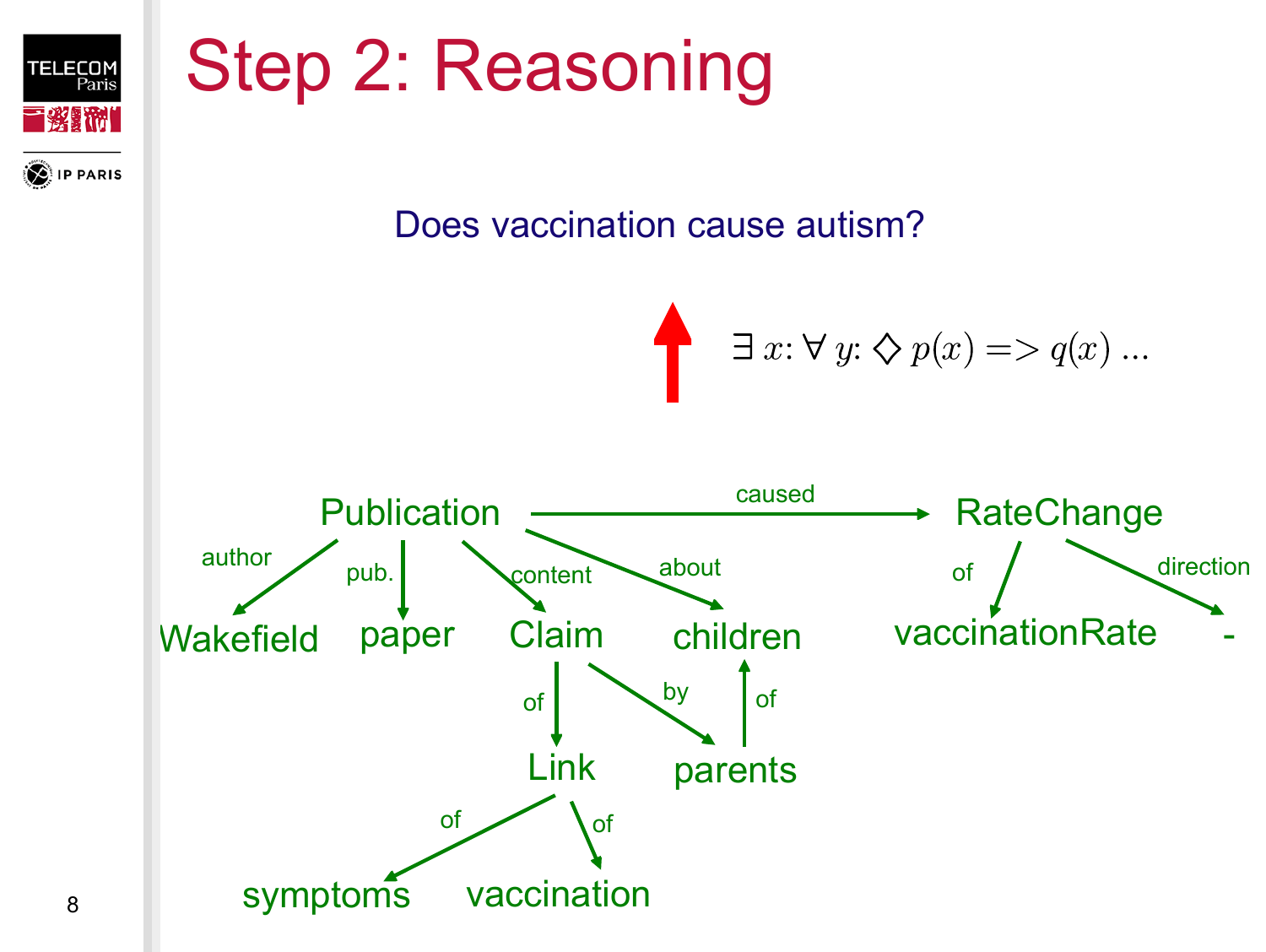<span id="page-8-0"></span>

**IP PARIS** 

# **[Applications](#page-9-0)**

- Analysis of fake news / fact checking
- Analysis of the e-reputation of a company
- Flagging of potentially fraudulent activity.
- Modeling of processes, sequences of actions, etc.
- Smarter chatbots that go beyond single-shot questions.
- Legal text understanding (laws, regulations, contracts)

Understanding the arguments of the other side is a prerequisite for refuting them.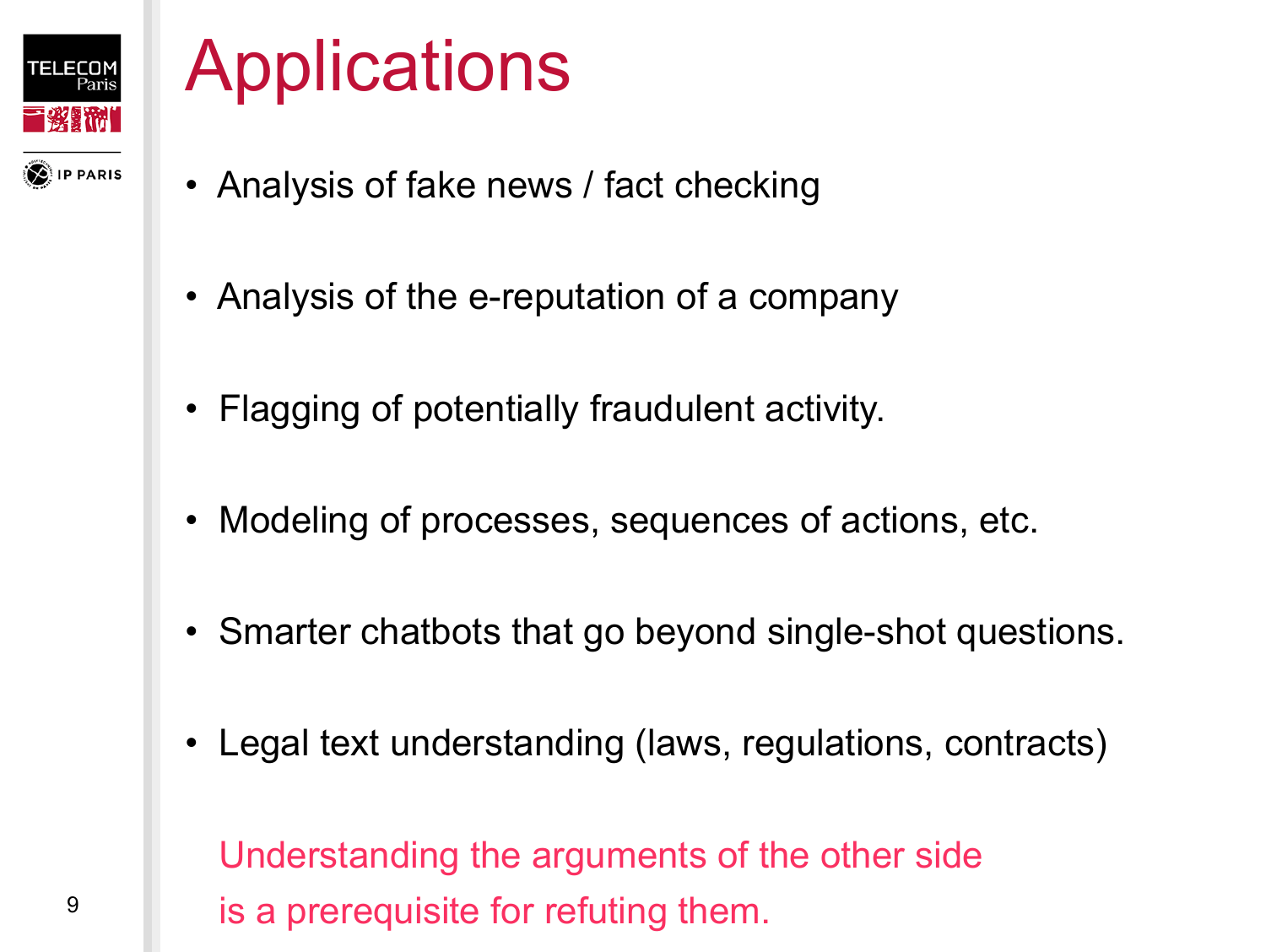<span id="page-9-0"></span>

**IP PARIS** 

# Preliminary [Achievements](#page-10-0)

"Reasoning with Transformer-based Models" Automated Knowledge Base Construction (AKBC)

"The Vagueness of Vagueness in Noun Phrases" Automated Knowledge Base Construction (AKBC)

"Non-named entities — the silent majority" Extended Semantic Web Conference (ESWC)

"Machine Knowledge: Creation of Knowledge Bases" Foundations and Trends in Databases

"The Need to Move Beyond Triples"

International Workshop on Narrative Extraction from Texts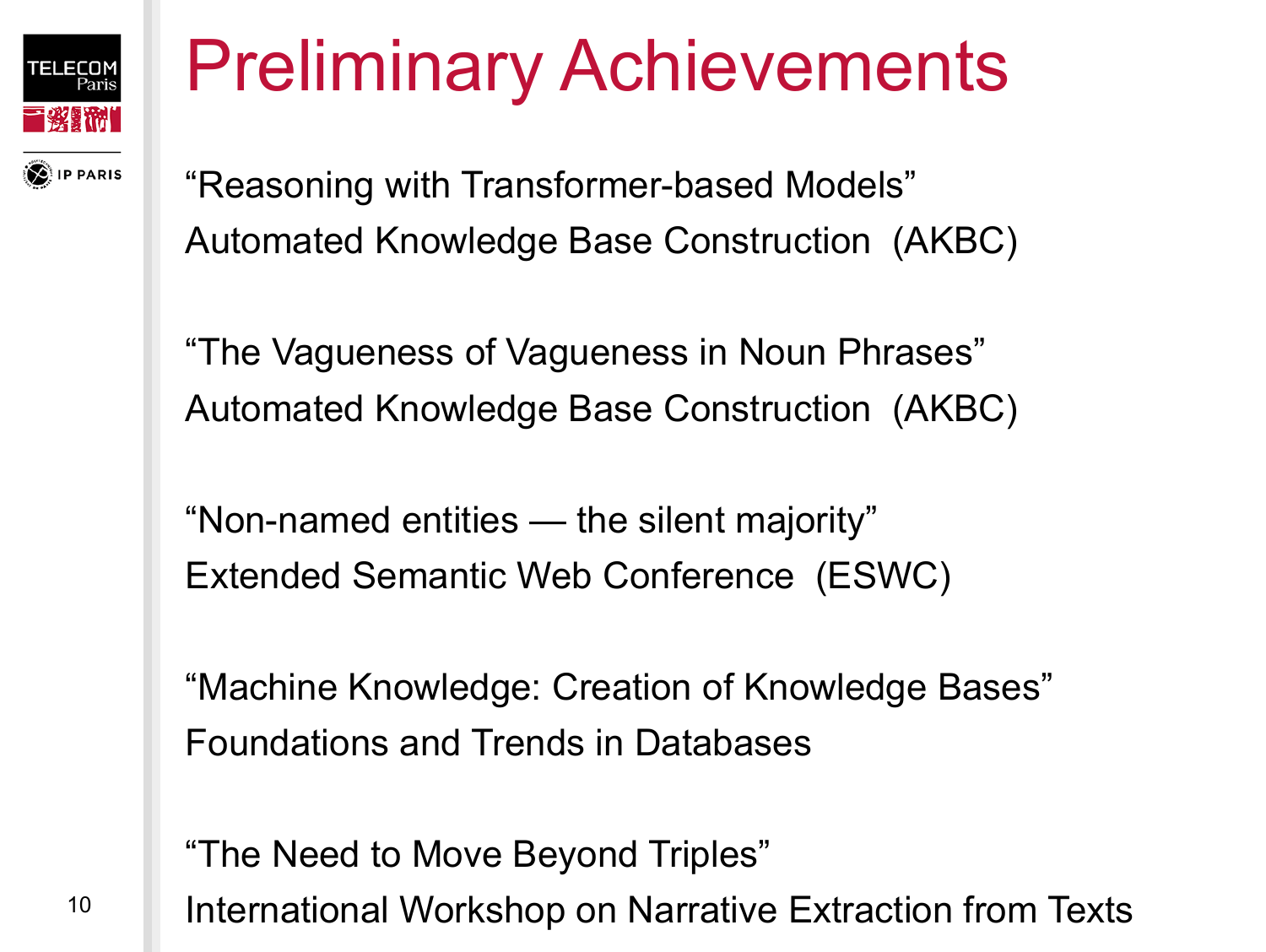<span id="page-10-0"></span>

# Preliminary [Achievements:](#page-11-0) Demo

If Wakefield is right, then vaccination causes autism. And if vaccine shots are responsible for development disorders then parents shouldn't vaccinate their children.

But if Wakefield is wrong, then parents should allow the vaccination of their children.

Large-scale studies show that vaccination does not entail ASD.

Hypothesis: Parents should vaccinate their kids.